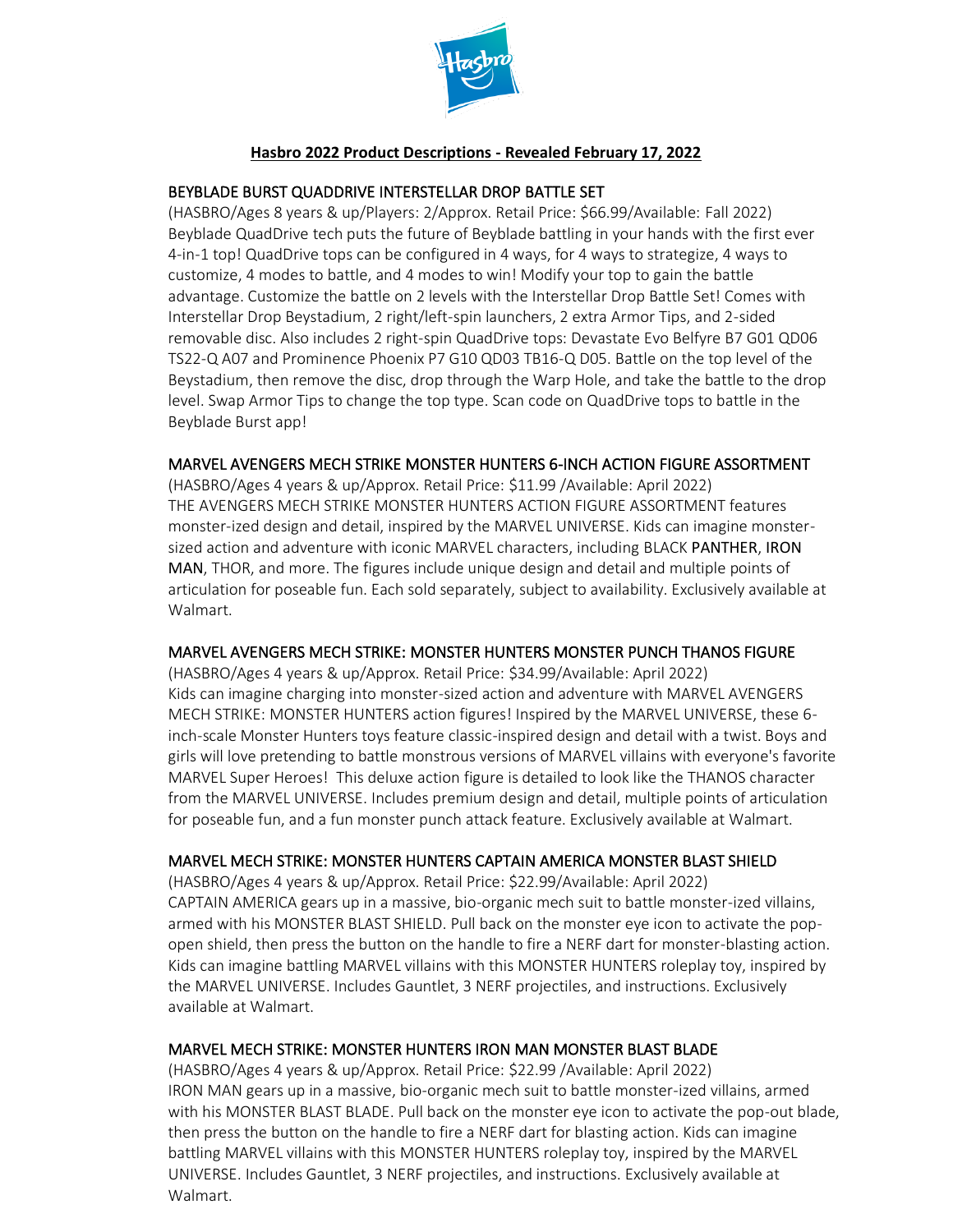

# MARVEL AVENGERS MECH STRIKE: MONSTER HUNTER SUIT CAPTAIN AMERICA FIGURE

(HASBRO/Ages 4 years & up/Approx. Retail Price: \$23.99/Available: April 2022) Kids can imagine charging into action and adventure with the MARVEL AVENGERS MECH STRIKE: MONSTER HUNTER SUIT CAPTAIN AMERICA action figure! Inspired by the MARVEL UNIVERSE, this 6-inch-scale CAPTAIN AMERICA toy features classic-inspired design and detail with a big twist. Boys and girls will love pretending to battle monstrous versions of MARVEL villains with battleready versions of their favorite MARVEL Super Heroes! This deluxe action figure is detailed to look like the iconic CAPTAIN AMERICA character from the MARVEL UNIVERSE. The collectible figure features premium design and detail, multiple points of articulation for poseable fun, and hidden cannon-reveal action. Exclusively available at Walmart.

# MARVEL AVENGERS MECH STRIKE: MONSTER HUNTER SUIT IRON MAN FIGURE

(HASBRO/Ages 4 years & up/Approx. Retail Price: \$23.99/Available: April 2022) Kids can imagine charging into action and adventure with MARVEL AVENGERS MECH STRIKE: MONSTER HUNTER SUIT IRON MAN action figure! Inspired by the MARVEL UNIVERSE, this 6-inchscale IRON MAN toy features classic-inspired design and detail with a big twist. Boys and girls will love pretending to battle monstrous versions of MARVEL villains with battle-ready versions of their favorite MARVEL Super Heroes! This deluxe action figure is detailed to look like the iconic IRON MAN character from the MARVEL UNIVERSE. The collectible figure features premium design and detail, multiple points of articulation for poseable fun, and hidden cannon-reveal action. Exclusively available at Walmart.

# MARVEL AVENGERS MECH STRIKE: MONSTER HUNTERS DELUXE ACTION FIGURE ASSORTMENT

(HASBRO/Ages 4 years & up/Approx. Retail Price: \$23.99 /Available: April 2022) TONY STARK and DR. STRANGE use science and magic to upgrade the AVENGERS' armor so they can battle DOCTOR DOOM and his monster-ized villains! Kids can imagine charging into action and adventure with MARVEL AVENGERS MECH STRIKE: MONSTER HUNTERS action figures! Inspired by the MARVEL UNIVERSE, these 6-inch-scale MONSTER HUNTERS toys feature classicinspired design and detail with a big twist. Boys and girls will love pretending to battle monstrous versions of MARVEL villains with battle-ready versions of their favorite MARVEL Super Heroes! The deluxe action figures are detailed to look like the iconic IRON MAN and CAPTAIN AMERICA characters from the MARVEL UNIVERSE. The assortment features premium design and detail, multiple points of articulation for poseable fun, and hidden cannon-reveal action. Exclusively available at Walmart.

# MARVELSPIDEY AND HIS AMAZING FRIENDS SPIDER CRAWL-R PLAYSET

(HASBRO/Ages 3 years & up/Approx. Retail Price: \$89.99 /Available: Fall 2022) Web-out with the exciting SPIDEY AND HIS AMAZING FRIENDS SPIDER CRAWL-R HQ PLAYSET! This 2-in-1 mobile playset with lights and sounds converts from a large-scale rolling vehicle into a 2 foot-tall HQ tower! When the playset is in HQ tower mode, kids can imagine planning missions at the command center, staging a pretend show using the included instrument accessories, swinging on the web arm, and more! Pull out the ramp, and the SPIDEY action figure can speed down on the included motorcycle! In vehicle mode, preschoolers can eject the web bumper to knock troublemakers out of the way! With lights, sounds, and phrases inspired by the preschool MARVEL show, kids ages 3 and up will love imagining sensational adventures with this playset. Includes converting vehicle playset, a poseable Spidey action figure, a motorcycle that the Spidey figure can ride, and 3 musical accessory pieces so kids can pretend to rock out. Available at most major retailers.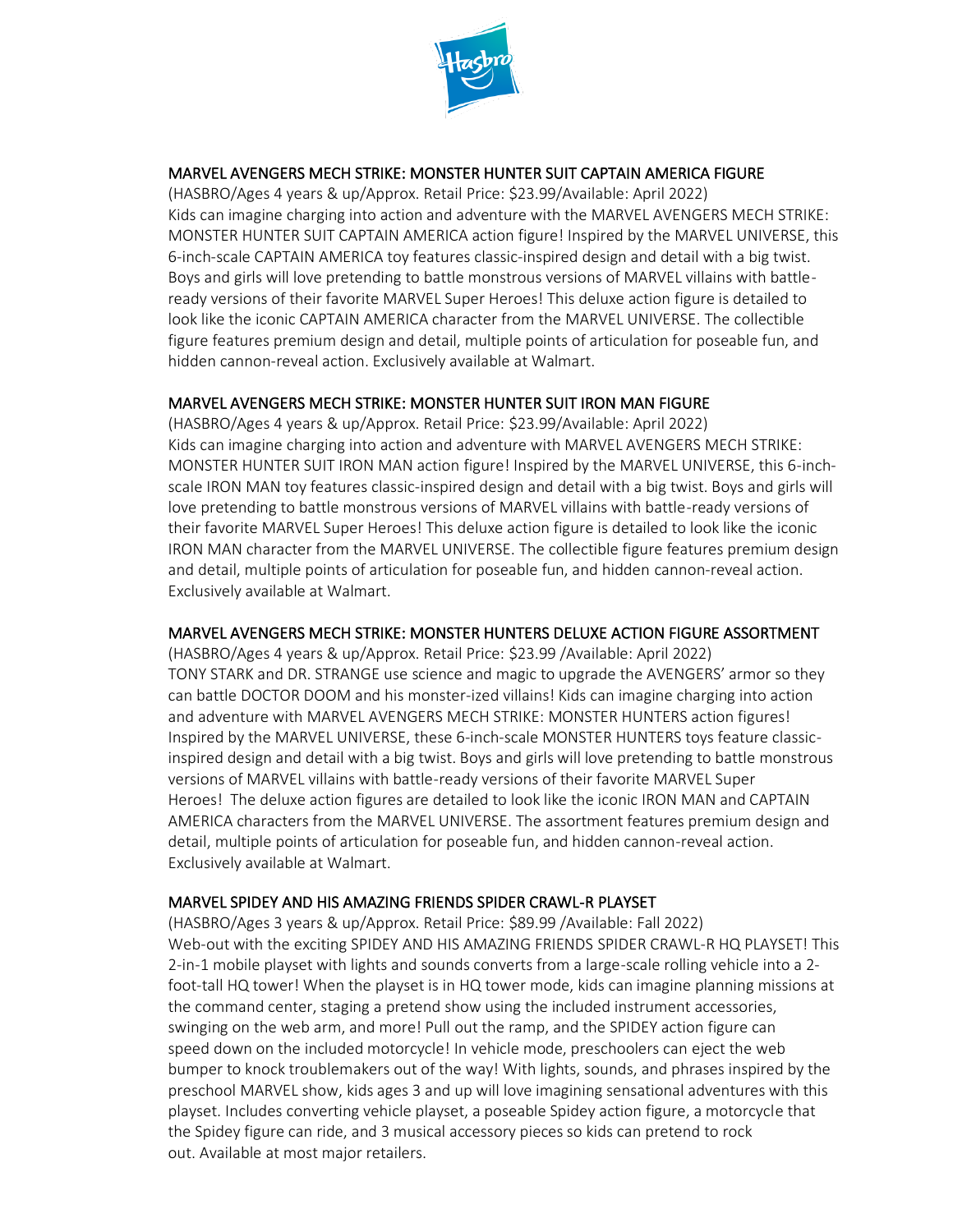

#### POWER RANGERS DINO FURY MEGAFURY SABER

(Ages 5 years & up/Approx. Retail Price: \$38.99 Available: 8/1/2022)

When an army of powerful alien beings is unleashed on Earth threatening life as we know it, a brand-new team of POWER RANGERS, fueled by the pre-historic power of the dinosaurs, are recruited to deal with the threat in the POWER RANGERS DINO FURY TV series! The POWER RANGERS DINO FURY MEGAFURY SABER is an electronic toy that features color-changing LEDs, and motion-activated light and sound effects inspired by season two of POWER RANGERS DINO FURY. When kids swing with the Megafury Saber, or if they press the button on the handle, the sounds and lights will trigger, allowing kids to imagine their favorite Dino Fury Ranger wielding the Megafury Saber and taking on the evil Sporix Beasts! Unique sound effects can also be triggered by pressing the Megafury Saber handle to the Dino Knight Morpher. With the Megafury Saber, anyone can be a Ranger! Find other POWER RANGERS figures and gear, including POWER RANGERS DINO FURY toys, to expand the morphinomenal action. Each sold separately. Available now at most major toy retailers nationwide.

#### *STAR WARS* MISSION FLEET BOBA FETT STARSHIP AND 2.5-INCH FIGURE SET

(HASBRO/Ages 4 years & up/Approx. Retail Price: \$41.99/Available: 10/01/22) Blast off into galactic action with the *STAR WARS* MISSION FLEET BOBA FETT STARSHIP AND 2.5- INCH figure set! This figure and vehicle set includes a BOBA FETT action figure with fully poseable arms, legs, and head, as well as design and detail inspired by *THE BOOK OF BOBA FETT* live-action series. The *STAR WARS* MISSION FLEET BOBA FETT STARSHIP AND 2.5-INCH figure set features a gravity-defying rotating cockpit, fuselage opening, and projectile ports to attach blasters. This set is a great gift for any *STAR WARS* fan, and includes 2 repositionable blasters, 2 projectiles, a handheld blaster accessory, and an attachable jetpack accessory. Available at most major retailers.

#### TRANSFORMERS: BUMBLEBEE CYBERVERSE ADVENTURES DINOBOTS UNITE SMASH CHANGER OPTIMUS PRIME

(Ages 6 & Up/ Approx. Retail Price: \$31.49 Available: October 2022)

Smash into battle with TRANSFORMERS SMASH CHANGERS! This OPTIMUS PRIME figure stands at 9 inches and can convert from truck to robot mode in 3 steps by smashing! Each smashing motion activates a conversion step. Kids can manually convert back to OPTIMUS PRIME's alt mode in 11 steps. This OPTIMUS PRIME toy robot is inspired by the Noble Leader character in the *Transformers: Bumblebee Cyberverse Adventures* cartoon, as seen on the official TRANSFORMERS YouTube channel and Netflix. The war between heroic AUTOBOTS and evil DECEPTICONS continues in the 2-part series finale of *Transformers: Bumblebee Cyberverse Adventures* animated series. As a powerful new threat targets CYBERTRON, it is up to GRIMLOCK and his new friends, the DINOBOTS, to unite and save the planet! Discover the unique powers and skills of each BUMBLEBEE CYBERVERSE ADVENTURES character and see how those powers will be used to defend CYBERTRON… or threaten it. Collect other TRANSFORMERS: BUMBLEBEE CYBERVERSE ADVENTURES figures inspired by the animated series -- one of the best ways to introduce young kids and new fans to the exciting world of TRANSFORMERS (each sold separately, subject to availability). Available at most major toy retailers.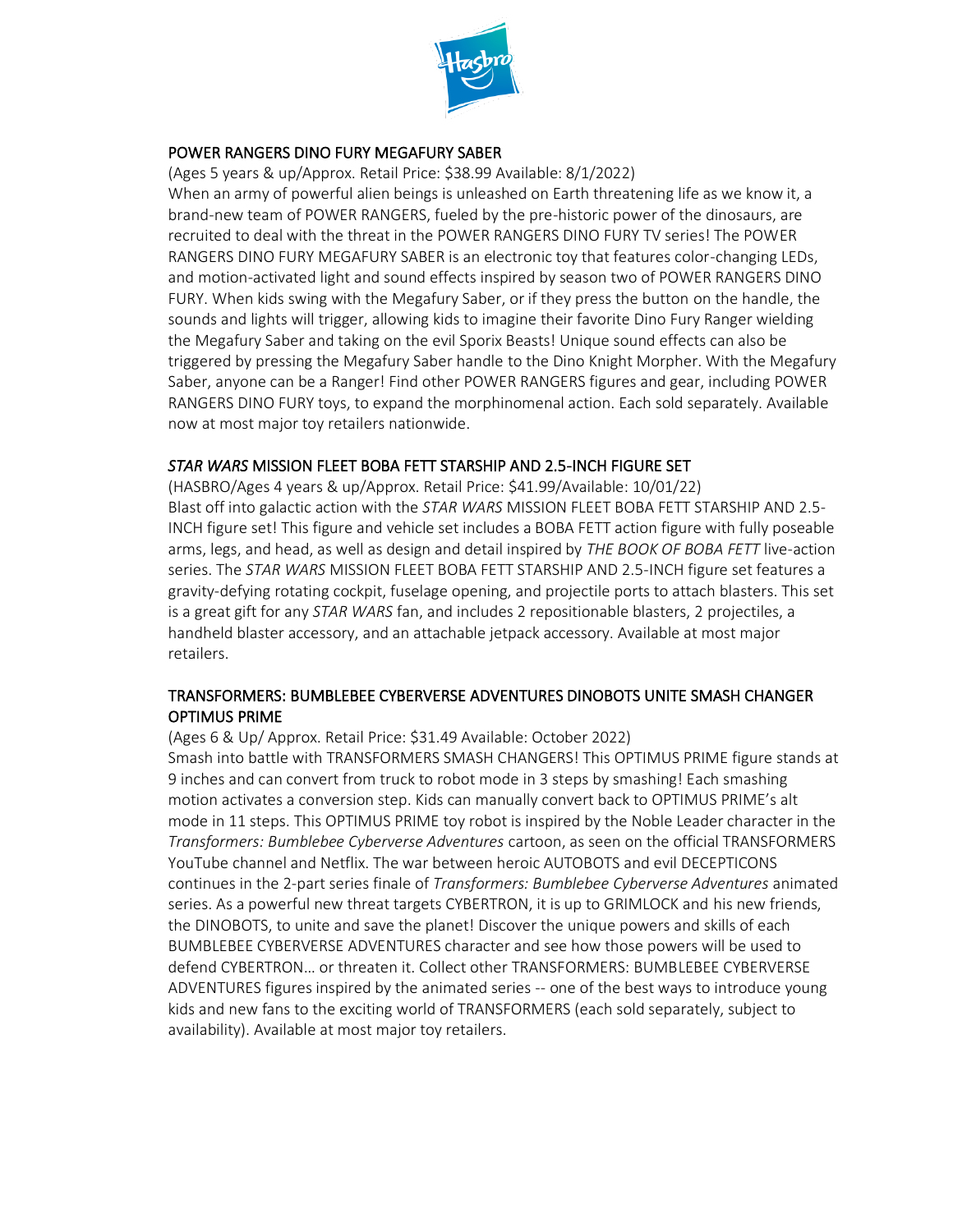

# NERF ULTRA SPEED BLASTER

(HASBRO/Ages 8 years & up/Approx. Retail Price: \$71.99/Available: 8/1/2022) Bring superior speed to the battle! The NERF ULTRA SPEED BLASTER is the fastest-firing NERF ULTRA BLASTER, unleashing 7 darts per second with fully-motorized dart blasting (requires 6x 1.5v C alkaline batteries not included). The blaster includes two 12-dart clips -- launch a dozen darts in a row from 1 clip, then load the second clip to pour on a dozen more. The blaster also comes with 24 NERF ACCUSTRIKE ULTRA foam darts, the most accurate NERF ULTRA darts. With speed and accuracy at your fingertips, you're ready to take the lead in NERF games. Eyewear recommended (not included). Available at most major toy retailers.

#### NERF FORTNITE COMPACT SMG MOTORIZED DART BLASTER

(HASBRO/Ages 8 years & up/Approx. Retail Price: \$38.99 /Available: 8/1/2022) Inspired by the equipment used in Fortnite, the NERF FORTNITE COMPACT SMG MOTORIZED DART BLASTER comes in the Ultra Red Wrap from the popular video game! Power up lots of fastblasting fun with this motorized dart blaster that unleashes 8 darts in a row. Hold down the acceleration button to activate the motor then pull the trigger to blast 1 dart. The COMPACT SMG MOTORIZED DART BLASTER includes 8 Official NERF ELITE foam darts that load into the blaster's internal 8-dart clip. Official NERF darts are great for indoor and outdoor battles and are tested and approved for performance and quality. A rubberized grip helps you keep a firm hold on the blaster as you take aim at your targets. Eyewear recommended (not included). Requires 4x 1.5v AA alkaline batteries (not included).

# NERF ROBLOX ZOMBIE ATTACK: VIPER STRIKE DART BLASTER

(HASBRO/Ages 8 years & up/Approx. Retail Price: \$44.99 /Available: 8/1/2022) Launch into dart-blasting zombie battles with the NERF ROBLOX ZOMBIE ATTACK: VIPER STRIKE DART BLASTER! Inspired by the Roblox experience Zombie Attack by wenlocktoad vs indra, the blaster includes a special code that allows you to redeem an exclusive virtual item on Roblox!\* Sink your fangs into dart-blasting fun with this blaster that features a cool snake design and includes a removable 6-dart clip and 6 NERF ELITE foam darts and has bolt-action priming. Load the clip, slide the priming bolt, and pull the trigger to blast 1 dart. Use the attached bipod to help steady your aim and fold it up when not in use. The nonremovable scope helps with targeting. Official NERF darts are tested and approved for performance and quality and are great for indoor and outdoor games. Eyewear recommended (not included).

#### NERF MINECRAFT SABREWING MOTORIZED BOW

(HASBRO/Ages 8 years & up/Approx. Retail Price: \$44.99 /Available: 8/1/2022) NERF and Minecraft come together to bring you the NERF MINECRAFT SABREWING MOTORIZED BOW that takes its inspiration from the popular game, Minecraft Dungeons! Experience real bow action and motorized dart blasting. Pull back the string with the priming handle to power up the motor, and press the blast button to fire 1 dart. The bow includes an 8-dart clip, so go ahead and unleash 8 darts in a row before it's time to reload. The NERF MINECRAFT SABREWING MOTORIZED BOW includes 8 official NERF ELITE foam darts that are tested and approved for performance and quality and are great for indoor and outdoor NERF battles. Eyewear recommended (not included). Requires 4x 1.5v AA alkaline batteries (not included).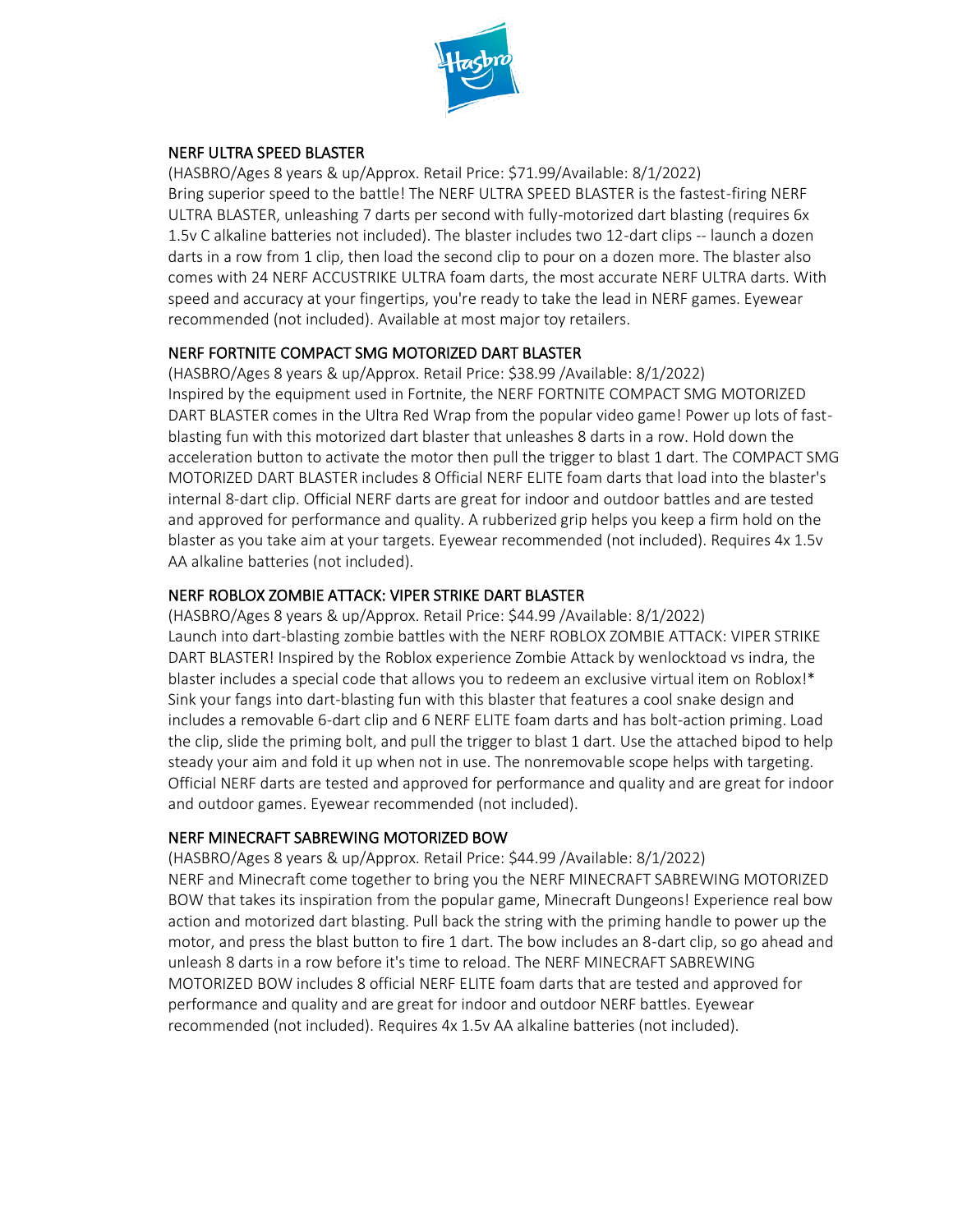

#### PEPPA PIG ALL AROUND PEPPA'S TOWN PLAYSET

(Ages & 3 years & up/ Approx. Retail Price: \$66.99/Available: Fall 2022)

It's time to visit Peppa's hometown with the All Around Peppa's Town playset! With its adjustable track, it can be arranged in several different ways, so the path around Peppa's town can look different. It comes with a Mummy's red car vehicle, and a removable Peppa figure. Little piggies can push the car around the track and when it rolls over one of 4 hotspots, they're rewarded with sounds, music, and phrases! A narrator then begins one of 3 story-starters, encouraging them to proceed to a certain destination. Kids can follow the story suggestion, or continue on their own adventure, with sounds to encourage them on their way! They'll drive by Peppa's house, the schoolhouse, the playground, and Mr. Bull's construction site. Remove Peppa from the car to play in the three playset destinations with accessories included.

# PEPPA PIG KIDS ONLY CLUBHOUSE

(Ages & 3 years & up/ Approx. Retail Price: \$49.99/Available: Fall 2022) Preschoolers and Peppa fans ages 3 and up are sure to feel like real members of Peppa's Club when they're playing with the Peppa's Kids-Only Clubhouse playset. Inspired by the location from entertainment, the playset features a moveable wall depicting stop and bakery backdrops. Place a figure on the hotspot to hear clubhouse sounds and phrases from entertainment! What will Peppa and her friend Rebecca be pretending today?

#### PJ MASKS ANIMAL POWER CHARGE & ROAR POWER CAT

(Ages 3 years & up/Approx. Retail Price: \$68.99/Available: 8/1/22)

The PJ Masks Animal Power Charge and Roar Power Cat is ready to speed into action! Inspired by the show, this motorized Cat Stripe King toy has wheels on his feet; press the buttons on his back to see his head and shoulders light up, hear awesome battle-ready roaring sounds, and see him charge forward and rear up on his hind legs to a height of 12 inches! This PJ Masks toy is equipped with amazing Hasbro Hero ID technology, which recognizes Hero ID-compatible 3-inch PJ Masks action figures as heroes or villains and even activates some character-specific lights, sounds, and phrases! (Catboy action figure included. Other figures sold separately. Subject to availability.)

# PLAY-DOH KITCHEN CREATIONS ULTIMATE ICE CREAM TRUCK PLAYSET

(HASBRO/Ages 3 years & up/Approx. Retail Price: 94.99/Available: 8/1/22) Turn your play space into the ULTIMATE PLAY-DOH ICE CREAM TRUCK party! The ULTIMATE ICE CREAM TRUCK PLAYSET is a life size kitchen set that gives kids a big space to express their big imaginations. Create so many pretend treats with the 27 tools and soft-serve station, customize the creations with the sprinkle maker, tools, and candy molds, and check out customers at the register. Fun realistic music and cash register sounds will make kids feel like they're really running their own ice cream truck while 12 cans of PLAY-DOH modeling compound give them all the colors they need to get started. Kids can play together whether they are creating pretend PLAY-DOH ice cream or act as the customer and make play money with molds from the cash register! The toy food truck was also designed with parents in mind with lots of storage and easy ways to clean up when the fun is done for the day! The truck's "hood" is a locking bin that helps grownups decide when it's time to bring out the PLAY-DOH cans, allowing kids to play with the ULTIMATE ICE CREAM TRUCK PLAYSET even if the PLAY-DOH is away. Available at most major toy retailers nationwide.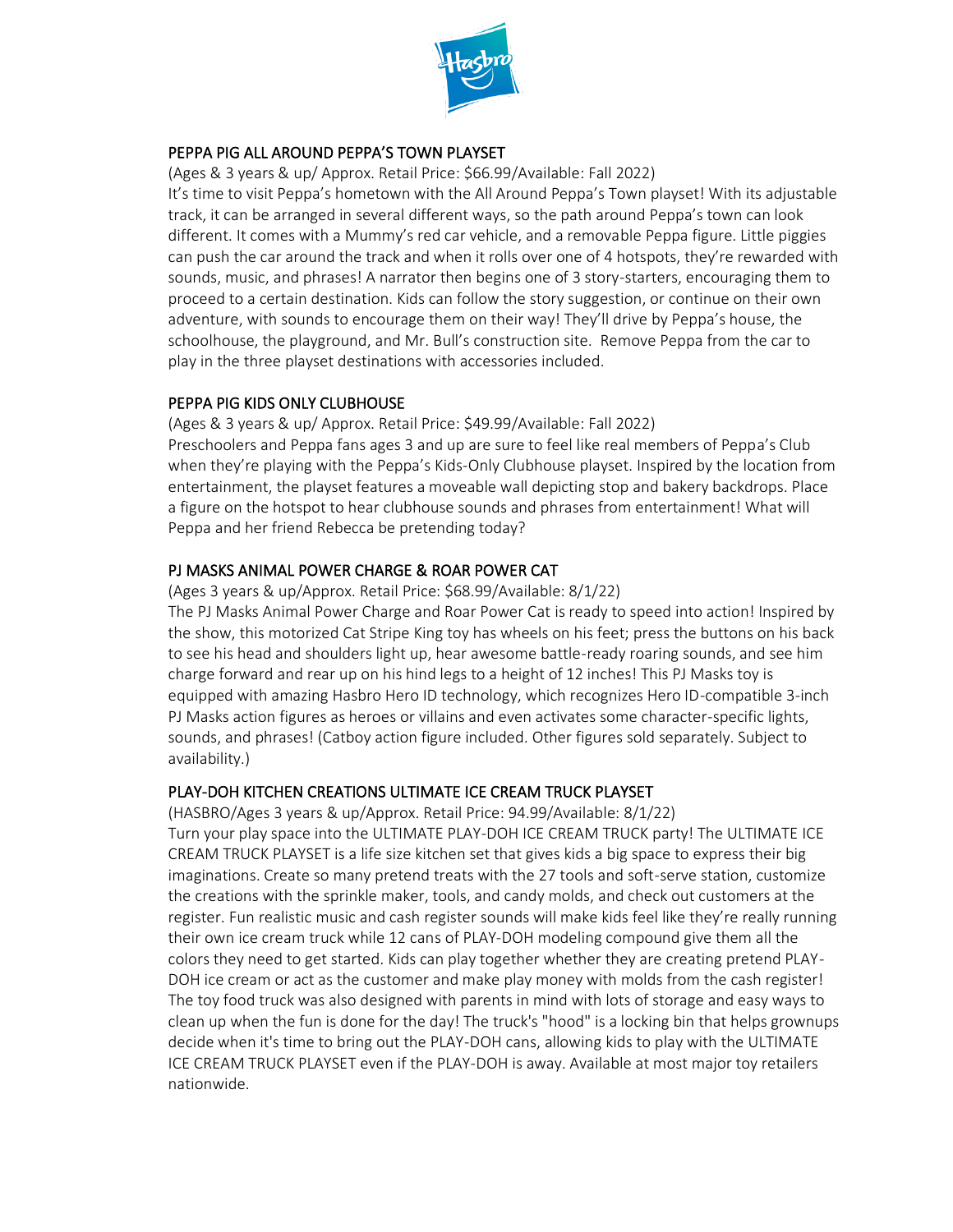

# BABY ALIVE PRINCESS ELLIE GROWS UP! DOLL

(HASBRO/Ages 3 years & up/Approx. Retail Price: \$62.99/Available: 8/1/22) When will she grow into a gorgeous princess? BABY ALIVE PRINCESS ELLIE GROWS UP! talking doll really grows little by little with kids' care and responds with 75+ sounds and phrases. A twinkly chime plays whenever she grows! When she's a baby, she slowly grows with rocking, giving her a pacifier and pretending to feed her with her pretend sippy cup and bowl/spoon. Bouncing movements and pretend feeding and drinking will help her keep growing as she gets taller. Kids ages 3 and up will have fun tracking her height with the included growth chart and styling her with dress-up baby doll accessories! Available at most major toy retailers nationwide.

# MY LITTLE PONY MUSICAL MANE MELODY PLAYSET

(Ages 3 years & up/Approx. Retail Price: \$41.99/ Available: 8/1/22) Make Your Mark at Mane Melody: Maretime Bay's first combo salon/karaoke stage from the My

Little Pony: Make Your Mark show. Musical Mane Melody is 2-in-1 playset with pony-activated lights and sounds, containing On one side is a salon with mane-dryer, closet for storing accessories, and pretend rainbow mirror. Open the other side to discover a karaoke stage with lights and sounds. To activate music, press the "play" button or plug ponies into the stage. Each Hoof to Heart character will activate unique lights and music! Includes 3-inch Sunny Starscout and Princess Petals pony figures, and Sparky Sparkeroni baby dragon figure. Includes 16 fashion and story accessories, including 2 plug-in Cutie Mark charms. Look for Cutie Mark Magic ponies and more to activate different reactions! Each sold separately. Subject to availability. Available at most major retailers nationwide.

# MY LITTLE PONY MINI WORLD MAGIC CRYSTAL KEYCHAINS

(Ages 5 years & up/Approx. Retail Price: \$5.19/ Available: 8/1/22)

Build your world of magical mini friends from across Equestria! My Little Pony Mini World Magic sets consist of tiny scenes and adorable characters inspired by the My Little Pony: Tell Your Tale series on YouTube. Collectible figures are 1 inch tall with character-inspired looks and plug-in accessories. Crystal Keychain sets contain 11 pieces and come in a crystal-shaped keychain carrying case that can be connected to a backpack for on the go fun. Plug accessories into the keychain base to create mini scenes for adorable pony pals. Look for Hitch Trailblazer, Izzy Moonbow, Princess Pipp Petals, and other pony friends to create the word of Equestria. Each sold separately. Subject to availability. Available at most major retailers nationwide.

# MY LITTLE PONY MINI WORLD MAGIC COMPACT CREATIONS

(Ages 5 years & up/Approx. Retail Price: \$15.99/ Available: 8/1/22)

Build your world of magical mini friends from across Equestria! My Little Pony Mini World Magic sets consist of tiny scenes and adorable characters inspired by the My Little Pony: Tell Your Tale series on YouTube. Each Compact Creation set contains over 40 pieces and comes with 2 adorable 1 inch tall figures. Plug accessories and scene-building pieces into the playset to create mini worlds. Some accessories have a fun color-change reveal when you add water! Everything comes in a Cutie Mark-shaped compact case so kids can take their pony scenes on the go. Each Compact Creation set is inspired by a different location in entertainment. Look for Maretime Bay, Bridlewood Forest, and Zephyr Heights to create the word of Equestria. Each sold separately. Subject to availability. Available at most major retailers nationwide.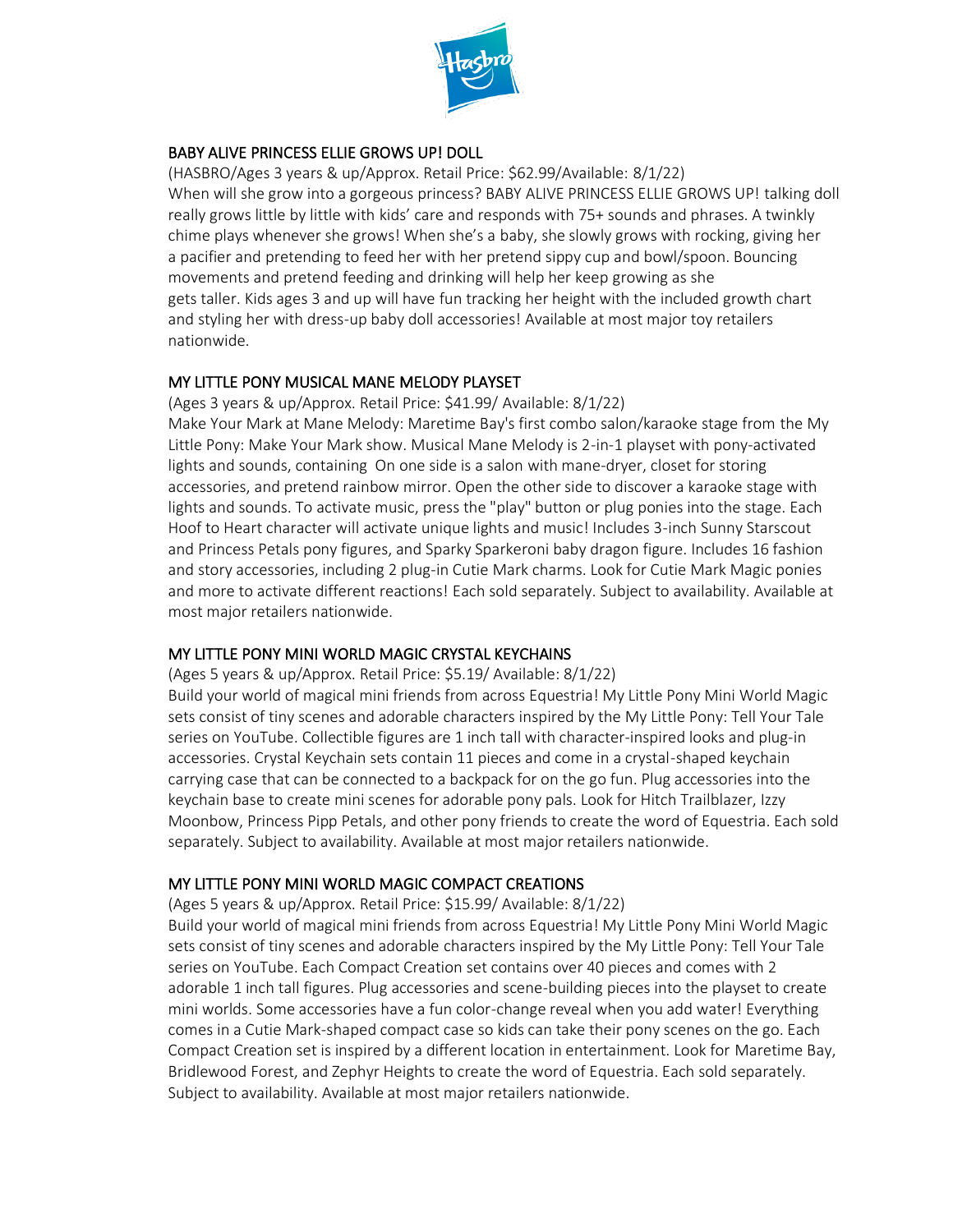

## MY LITTLE PONY MINI WORLD MAGIC EPIC MINI CRYSTAL BRIGHTHOUSE

(Ages 5 years & up/Approx. Retail Price: \$26.49/ Available: 8/1/22)

Build your world of magical mini friends from across Equestria! My Little Pony Mini World Magic sets consist of tiny scenes and adorable characters inspired by the My Little Pony: Tell Your Tale series on YouTube. Epic Mini Crystal Brighthouse contains over 60 pieces including 5 adorable 1 inch tall figures: Sunny Starscout, Zipp Storm, Posey Bloom, Daring Flare, and Maverick Mauve. Plug character-inspired accessories and scene-building tools into the playset to customize the Crystal Brighthouse, then build paper scenes with pop-out buildings inspired by Maretime Bay. Some accessories have a fun color-change reveal when you add water! Everything fits inside the carrying case for on-the-go fun. Available at most major retailers nationwide.

# CLUE TREACHERY AT TUDOR MANSION ESCAPE & SOLVE MYSTERY GAME

(HASBRO/Ages 10 years & up/Players: 1-6/Approx. Retail Price: \$16.99 /Available: Fall 2022) You're a guest at Mr. Boddy's mansion when suddenly you hear a shriek, the lights go out and you find Mr. Boddy dead! You and your fellow players are then put to the ultimate test: Work together to escape the mansion, as well as determine who killed Mr. Boddy, where they did it and with what weapon. The Clue Treachery at Tudor Mansion Escape & Solve Mystery game offers classic Clue characters and stories in a compelling escape room experience that lets players start playing straight away with limited setup. The dynamic gameboard is built room-by-room as players explore the mansion, draw cards, solve puzzles, unlock new rooms and uncover clues. After escaping the mansion, players review the clues they've gathered to make a correct accusation and win the game! Everyone has a role to play in this collaborative experience, and even if players don't get every single clue, they still have a shot to deduce the solution to the mystery with the evidence at hand! The 1-6 player game is for ages 10 and up.

# CLUE: BRIDGERTON EDITION GAME

(HASBRO/Ages 17 years & up/Players: 3-6/Approx. Retail Price: \$27.99 /Available: Spring 2022) Get ready to be immersed in secrets, rumors, and revealing the truth. In the Clue: Bridgerton Edition board game, Lady Whistledown has requested your assistance in uncovering the scandal of the season! One young lady or lord has been embroiled in a scandal of the heart, and it's up to you to discover who it was, how they were caught, and the location of the tryst. Players soon realize that no one is safe from Whistledown's pen when they draw Scandal cards. The cards can help you reveal clues and get closer to solving the mystery, but they will also ask you to confess secrets, such as sharing the story of your first kiss! Are you ready to trade your own secrets for secrets in the game? Whoever makes a correct accusation wins the game and their efforts will be revealed in Lady Whistledown's Society Paper. Bridgerton fans will love the intrigue and scandals familiar to the show in this board game for 3-6 players, ages 17 and up.

# CONNECT 4 SPIN GAME

(HASBRO/Ages 8 years & up/Players: 2/Approx. Retail Price: \$21.99/Available: Fall 2022) It's grid-spinning, game-changing fun in this strategic game of weights and balances! Players choose where to put their disc into the grid, and then spin the column to line them up. They need to get 4 in a row--horizontally, vertically, or diagonally --to win. But they also need to keep an eye out for their opponent's disc placement before spinning or they might throw them a victory. Each set of discs includes a weighted disc that can change the game in an instant. With 2 game modes, Beginner and Expert, the CONNECT 4 SPIN game is a great choice for a family game night and play dates for 2 players and kids ages 8 and up. Available at most major toy retailers nationwide.